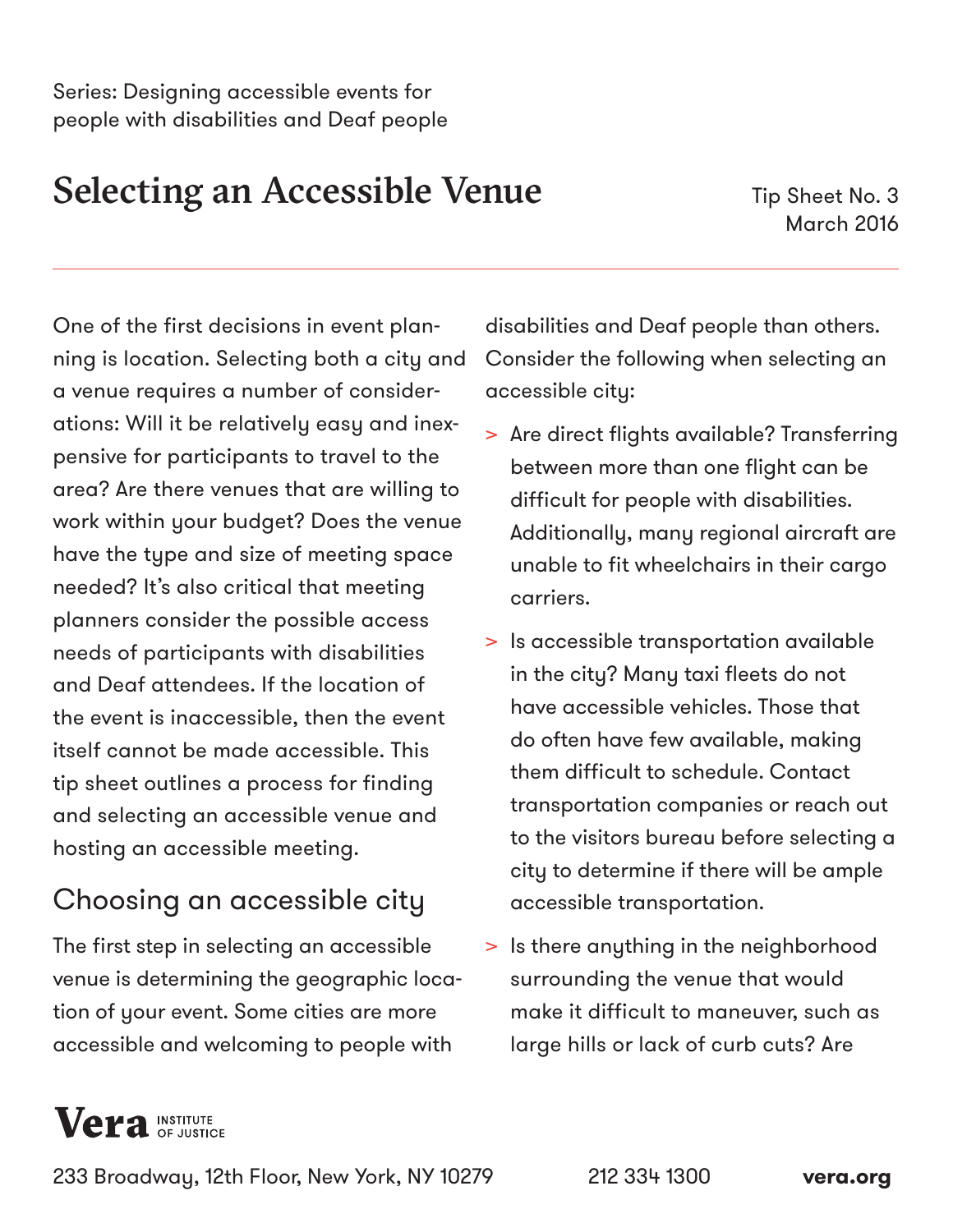#### **Federal legal requirements: the Americans with Disabilities Act (ADA)**

Title III of the Americans with Disabilities Act (ADA) requires any business or organization to make all of their services available to people with disabilities. Organizations and commercial facilities must remove barriers in existing buildings where it is "readily achievable," meaning easy to do so without much difficulty or expense, given the entity's resources. Title III

also specifies architectural standards for new and altered buildings.

Section 504 of the Rehabilitation Act prohibits organizations receiving federal funding from excluding or denying individuals with disabilities an equal opportunity to receive program benefits and services.

there accessible restaurants, shopping, or attractions in the general area?

> Is there a reason to hold the meeting in a particular location because of attendee configuration? For example, if several Deaf participants will be attending your meeting, is there a particular region of the country where you know there are qualified interpreters?

## Selecting an accessible venue

Once you've identified potential cities in which to host the event, your next step will be to search for an event property that can meet the baseline requirements of the ADA and the accessibility needs of your participants. Even properties that identify

as being ADA-compliant may still have access barriers, either because of the age of the property or because of inconsistencies in their application of ADA standards. For this reason, you should not rely on the property's self-report. Instead, conduct a thorough review by following these steps:

1. Reach out to the hotel to ask about the accessibility of the event space, the public areas, and guestrooms. Ask preliminary questions about the property's accessibility.

#### **Does the hotel provide an airport shuttle?**

> Is the shuttle accessible to people with disabilities?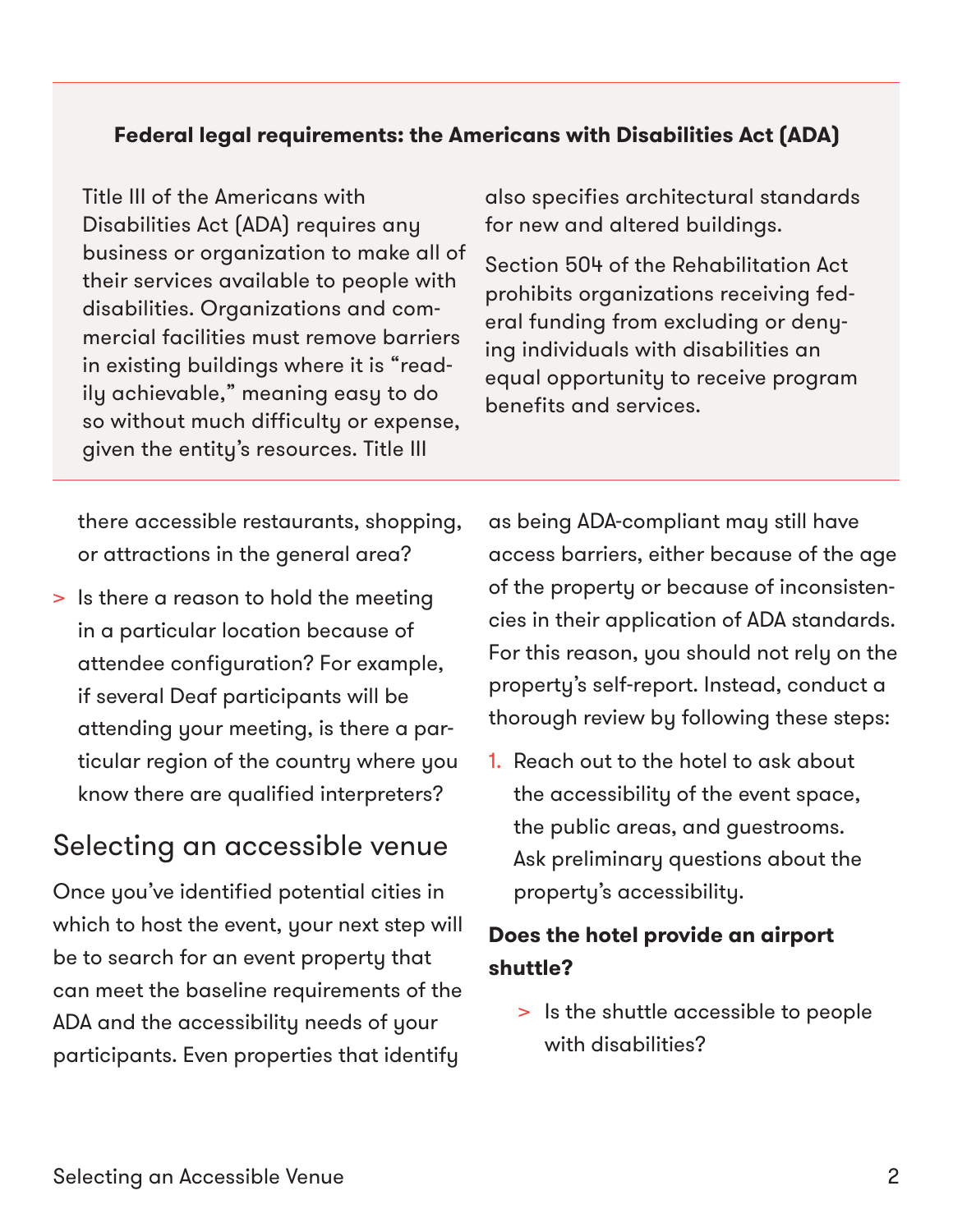#### **Definitions**

**A roll-in shower** has a floor that is flat **A room that is accessible for Deaf/** and rimless, allowing a wheelchair to maneuver into the shower stall.

**A tub chair** sits inside the tub or shower and allows the person to take a shower while in a seated position rather than standing on the slippery bottom of the tub or shower.

# **hard of hearing individuals** either

has permanently or temporarily installed equipment which makes auditory alerts—a fire alarm, knock at the door, or telephone ring—visual.

#### **How many ADA-compliant guestrooms does the property have?**

- > How many of these rooms have roll-in showers?
- > Are shower seats affixed to the wall?
- > How many have tubs?
- > Are tub seats available in these rooms?

#### **Does the hotel have rooms specifically adapted to accommodate Deaf and hard of hearing people?**

- > How many Deaf kits (also known as ADA kits) does the property have?
- > If needed, can the property obtain additional Deaf kits?

#### **Is all the meeting space accessible for people using wheelchairs?**

> Are there accessible restrooms near the meeting space?

- > Is there an ADA-compliant ramp for the stage available?
- > Does the ramp have railings?
- 2. If a property seems promising based on the venue's response to your preliminary questions, set up a call to discuss your needs in-depth. This will give you an opportunity to more fully discuss your access needs. It will also help you gauge the property's willingness to work with you to enhance their accessibility. For example, if the hotel indicates that their shuttle is not accessible, they may be willing to contract with a company that provides accessible transportation.
- a. The best way to determine if a site you're considering is accessible is to see it for yourself. Schedule a visit to walk through the hotel with the property sales manager. Ask to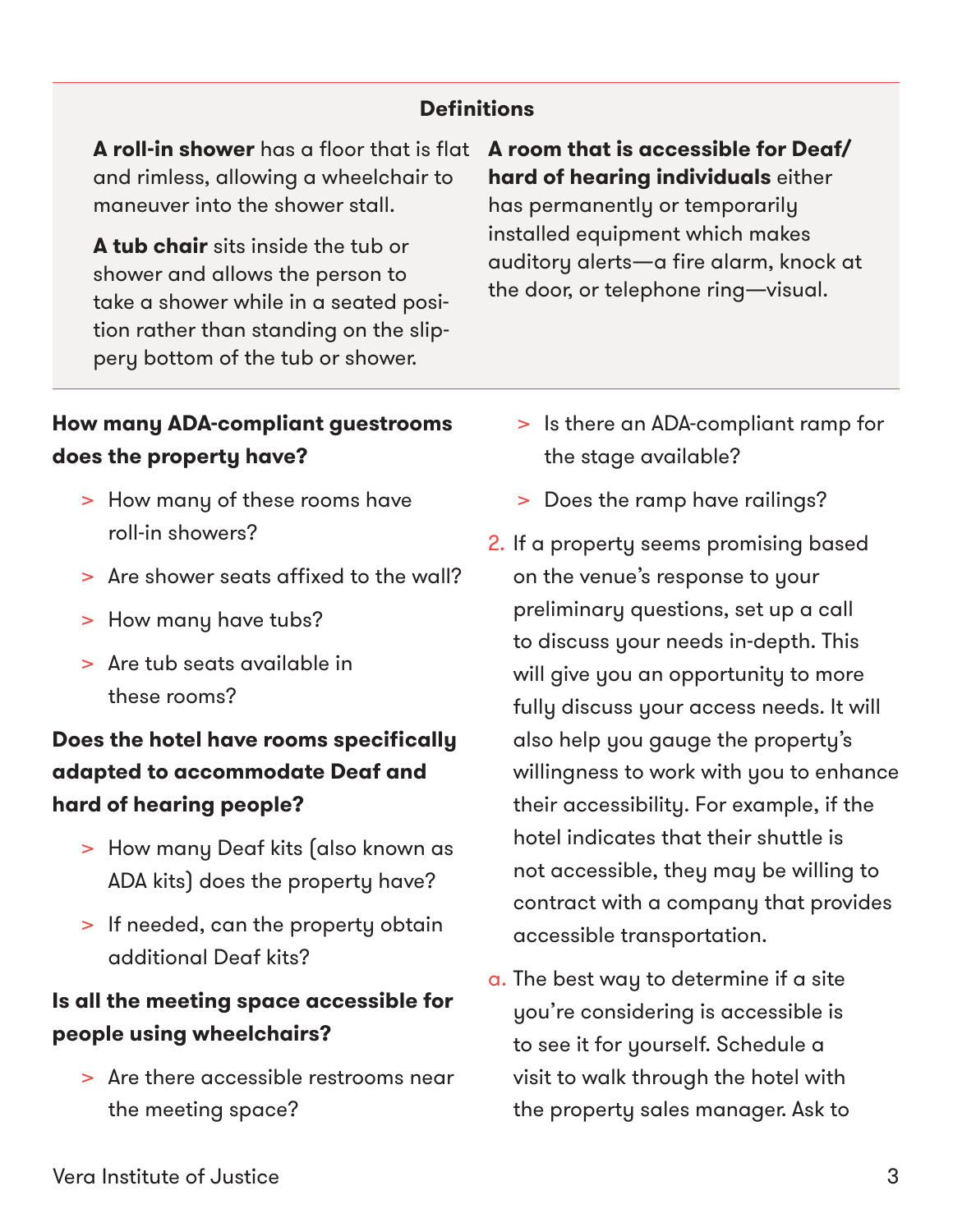review all common areas, including public restrooms and the meeting space, as well as the accessible guestrooms, to ensure they meet the ADA requirements. At a minimum, review one of each type of ADA room. If time allows, review all ADA guestrooms, because there are often inconsistencies within the same property. Vera's "Considerations for Selecting an Accessible Venue" includes measurements and considerations for assessing the accessibility of a property. Plan to spend an hour and a half at each site and bring a clipboard, the considerations form, and measuring tape. During your tour of the property, point out to hotel staff access barriers that you encounter. This may be the first time the hotel has had anyone review their property through a lens of accessibility, and it's important for them to know what barriers exist so they can create a plan to remove them.

b. Although an event property may not meet all of your access needs, some may have an accessible structure in place with inaccessible features they are able to change or remove. For example, a property may be willing to change out toilets that do not comply

with ADA requirements, cover exposed hot water pipes under sinks, or move furniture around to allow for clear aisle ways.

The ADA includes minimum standards for parking and passenger drop-off areas, routes to the building entrance, routes to the event space, the meeting space itself, restrooms, and guestrooms. See the ADA Standards for Accessible Design, available at [www.ada.gov/stdspdf.htm](http://www.ada.gov/stdspdf.htm).

### Working with the hotel

Generally speaking, the property has primary legal responsibility for architectural access and the event host has primary legal responsibility for the accessibility of programming. However, because the event host is contracting with the hotel and bringing guests to that specific site, the event host shares in the responsibility of ensuring physical access. For this reason, approach your relationship with the hotel as a partnership and work together to ensure you're both meeting your legal responsibilities and are providing the best experience for your guests.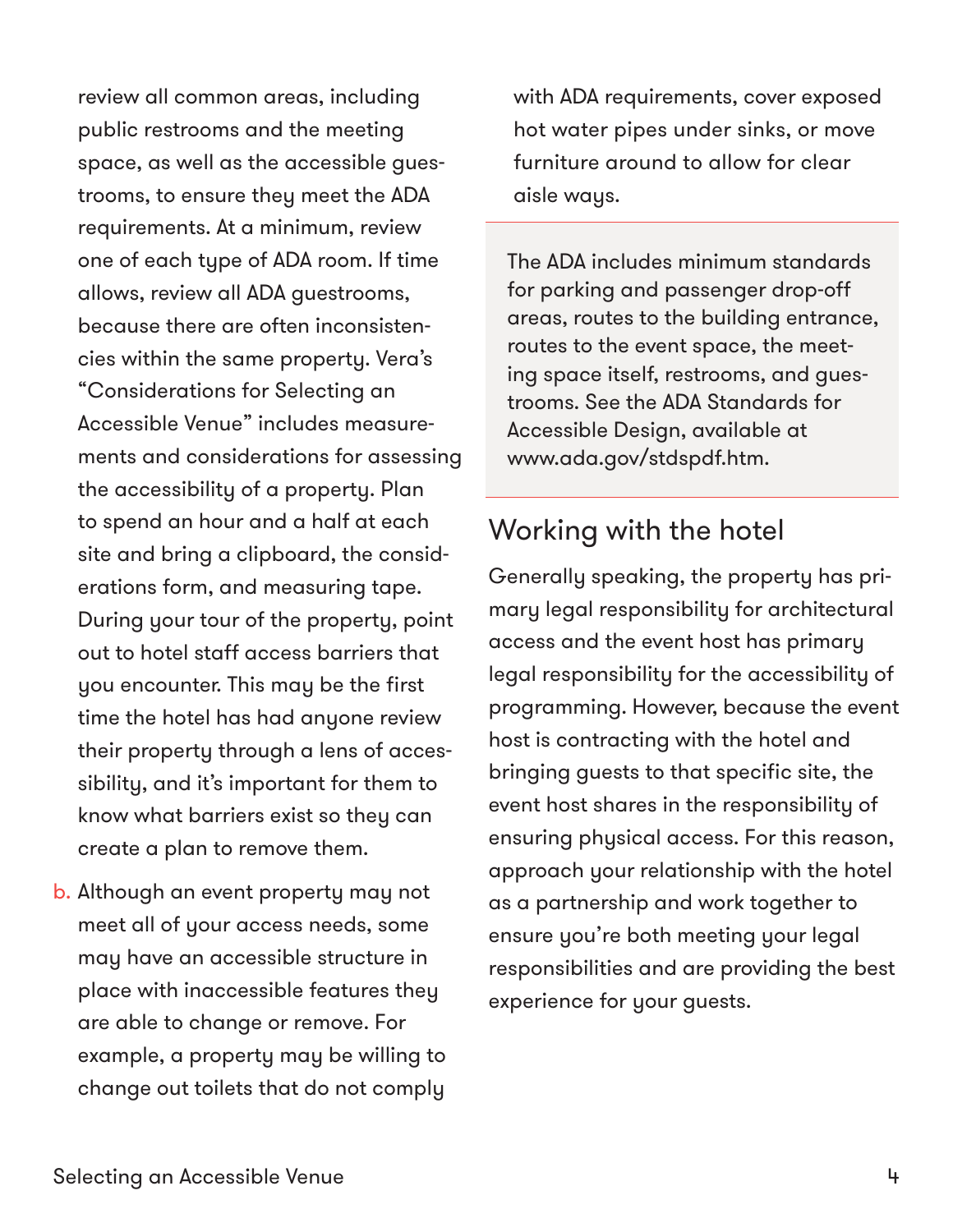#### **Reflect best practices in the contract**

Before signing the contract, ask the hotel to specify the rooms you will be using during the event. Have them create a diagram of the meeting space using your anticipated set-up and 36-inch aisle ways to accommodate people using wheelchairs. Detail the configuration



People-first language puts the

person before the disability, and describes what a person has, not who a person is. For example, "a person with or who has a disability" is preferable to "a disabled person."

requirements for the meeting space, including sufficiently wide pathways and the provision of an ADA-compliant ramp if you will be using a stage. Hold ADA rooms as part of your room block and designate the number of Deaf kits you may need for the event. Specify your expectations regarding ADA compliance. Additionally, include a relocation clause stating that, in the event the hotel is oversold, the guests requiring ADA rooms will not be relocated to another property.

## **Train hotel staff**

Hotel staff can have a significant impact on any guest's experience, including those with disabilities and who are Deaf. To ensure the hotel is prepared, request that the heads of different departments are trained on how to increase staff's comfort and capacity to work with guests who have disabilities and Deaf guests. Include general tips for working with people with disabilities, such as using people-first language. Also include tips specific to each department. For example, department heads should ensure that the valet and front desk staff have pen and paper available for written communication with Deaf participants if needed, and remind housekeeping staff to not move accessibility devices in guestrooms.

## Accessible rooms

Hotels are required to have accessible rooms available to guests with physical disabilities and rooms that are accessible for Deaf or hard of hearing guests. For example, doors must be at least 32 inches wide; routes within the room must be at least 36 inches wide; and toilets should be between 17 and 19 inches from the floor to the top of the seat. Hotels must offer two types of accessible guest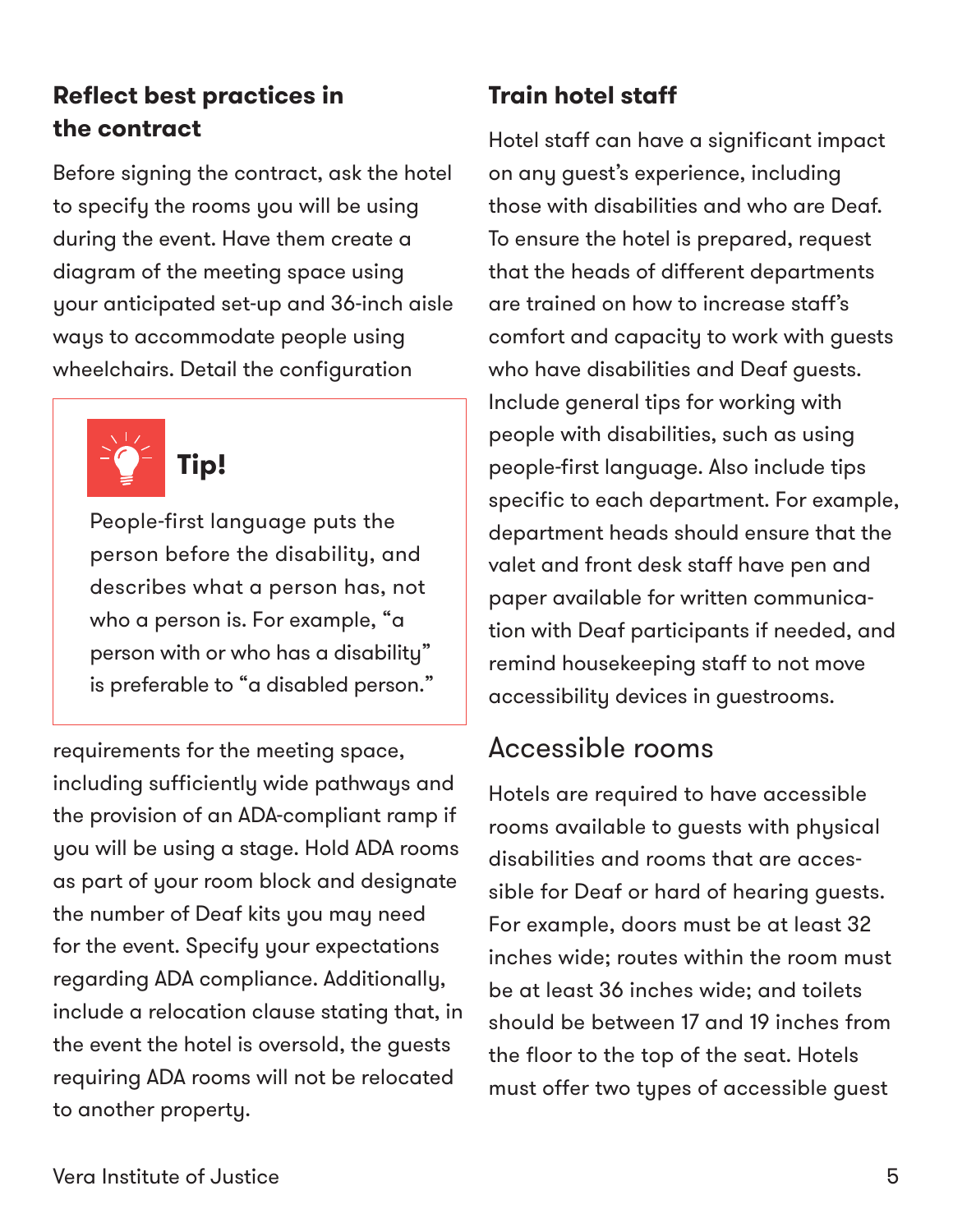rooms, which differ based on the design of the restroom.

- > **Accessible room:** Standard accessible guestrooms generally have a tub with a seat that can be securely attached to the tub for a person who cannot stand in the tub to bathe.
- > **Accessible room with roll-in shower:**  The shower in these rooms has a flat, rimless floor and a seat permanently attached to one of the shower walls that a person using a wheelchair can transfer to.

Hotels must also offer rooms that are accessible to Deaf or hard of hearing guests, including devices that create visual notifications for door knocks, phone calls, and smoke alarms. This can be done through permanent modifications to a room, or through the addition of a Deaf kit, which also generally includes TTYs (text telephones) and bed shakers that attach to the alarm clock. If a hotel doesn't have enough Deaf kits available, they can likely borrow them from other properties in the area.

## Contract language

The following sample language can be added to hotel contracts to outline your expectations regarding access.

#### **ADA compliance**

Each party agrees to use good faith efforts to ensure that it complies with its obligations under the Americans with Disabilities Act and the act's accompanying regulation and guidelines (collectively the "ADA"). Each party further agrees to indemnify and hold the other party harmless from and against any and all claims and expenses, including attorney's fees and litigation expenses, that may be incurred by or asserted against the other party or its officers, directors, agents, and employees on the basis of the indemnifying party's non-compliance with any of the provisions of the ADA. The Vera Institute of Justice ("Vera") agrees to provide Hotel with reasonable advance notice about the special needs of any attendees of which Vera is aware. Hotel agrees that all necessary staff will attend a training on "Disability Etiquette" that Vera will schedule and provide within one month of the program.